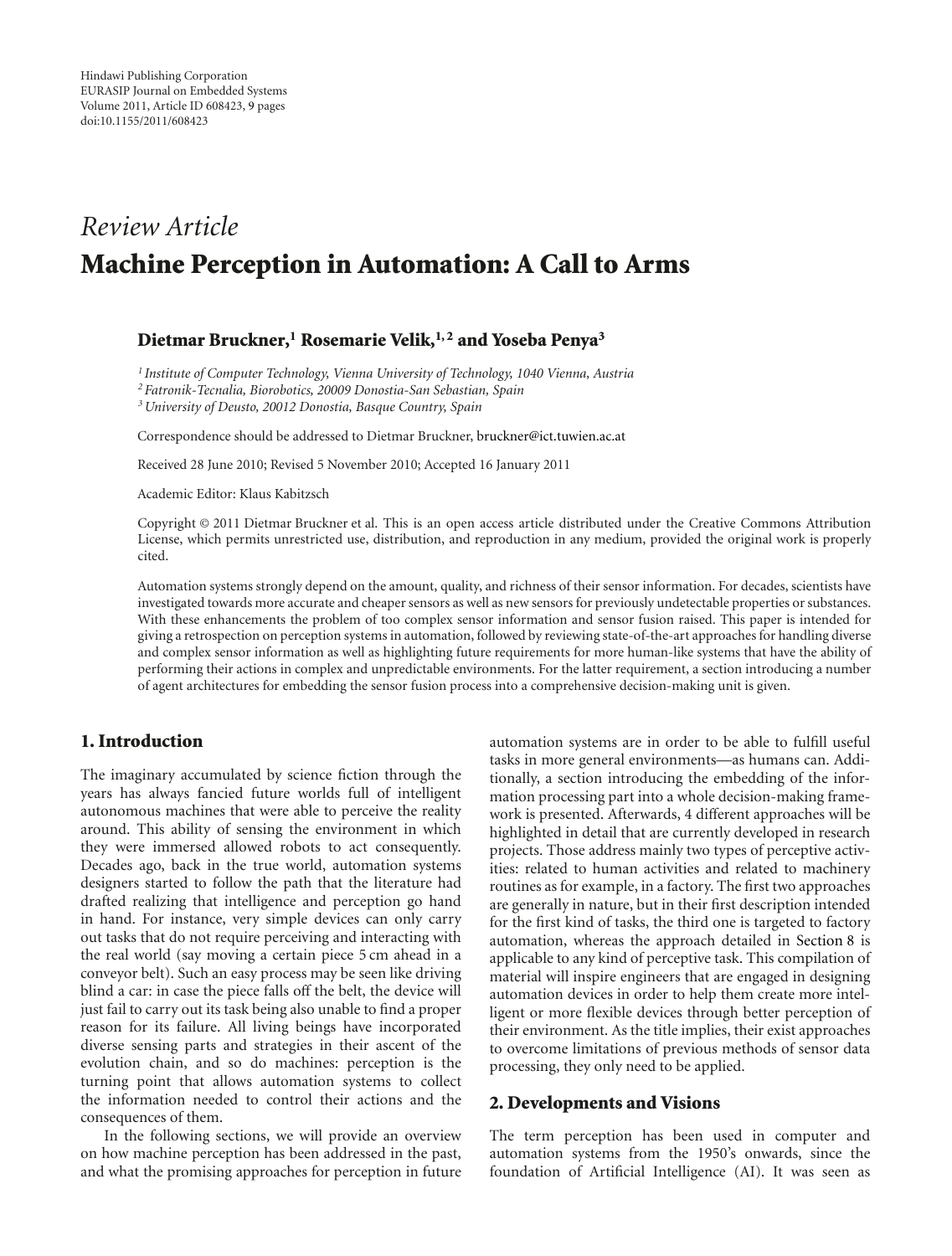one of the components of intelligence, being learning, reasoning, problem-solving, and language-understanding. Perception means acquiring, interpreting, selecting, and organizing sensory information. The topic itself was not new to automation, but has gained a new quality from the moment information processing could be separated from energy flow and performed in completely new ways.

The development of machine perception has taken two ways. The first one is related to industrial process control, where machines are designed and built in order to increase productivity, reduce costs as well as enhance quality and flexibility in the production process. These machines mostly need to perceive a well-known environment and therefore possess a selected number of dedicated (and reliable, robust, expensive, etc.) sensors. The sum of sensor views composes the machine's view of the world.

The second development path is concerned with perception of humans and human activities, on the one hand, and with implementing perception systems imitating human perception for broader application areas, on the other. Involved research fields are, among others, cognitive sciences, artificial intelligence, image processing, audio data processing, natural language processing, user interfaces, and human-machine interfaces.

The research field related to perceiving information about human users is called *context-aware systems*. The common view in this community is that computers will not only become cheaper, smaller, and more powerful, but they will also more or less disappear and hide integrated in normal, everyday objects [1, 2]. Thus, smart objects will communicate, cooperate, and virtually amalgamate without explicit user interaction or commands to form consortia in order to offer or even fulfill tasks on behalf of a user. They will be capable of not only sensing values, but also of deriving context information about the reasons, intentions, desires, and beliefs of the user. This information may be shared over networks—like the internet—and used to compare and classify activities, find connections to other people and/or devices, look up semantic databases, and much more.

## **3. The Research Field of Sensor Fusion**

One of the most active disciplines around autonomous perception is sensor fusion. This research area aims at combining sensorial data from diverse origins (and sometimes also other information sources) to achieve a "better perception" of the environment.

There can be found various definitions of sensor fusion differing slightly in the meaning. One states that sensor fusion is *"the combining of sensory data or data derived from sensory data in order to produce enhanced data in form of an internal representation of the process environment. The achievements of sensor fusion are robustness, extended spatial and temporal coverage, increased confidence, reduced ambiguity and uncertainty, and improved resolution."* [3], to which we fully agree.

Sensor data fusion is a relatively recent and dynamic field, and a standard terminology has not yet been adopted. The terms "sensor fusion", "sensor integration", "data fusion",

"information fusion", "multisensor data fusion", and "multisensor integration" have been widely used in technical literature to refer to a variety of techniques, technologies, systems, and applications, which use data derived from multiple information sources [4–6].

Data for sensor fusion can come from single sensors taken from multiple measurements subsequently at different instants of time, from multiple sensors of identical types, or from sensors of different types. In the following, concepts, models, methods, and applications for sensor fusion will be summarized, mainly following the ideas of [7, 8].

*Concepts for Fusion.* Sensor fusion is generally based on the combination of redundant or complementary information. Among others, the works in [3, 5, 8] distinguish three types of sensor data fusion, which are not mutually exclusive: *complementary* fusion, *competitive* fusion, and *cooperative* fusion.

> *Complementary* fusion is the fusion of incomplete sensor measurements from several disparate sources. Sensor data do not directly depend on each other, but are combined to give a more complete image of a phenomenon under observation.

> *Competitive* fusion is the fusion of redundant sensor measurements from several sources. Each sensor delivers independent measurements of the same property. Competitive sensor configurations are also called redundant configurations.

> *Cooperative* fusion uses the information provided by independent sensors to derive information that would not be available from the single sensors. An example for cooperative sensor fusion is stereovision. In contrast to complementary and competitive fusion, cooperative fusion generally decreases accuracy and reliability.

*Models for Fusion.* Regarding the models for sensor fusion, it has to be noted that sensor fusion models heavily depend on the application they are used in. So far, there does not exist a model for sensor fusion that is generally accepted, and it seems unlikely that one technique or architecture will provide a uniformly superior solution [3]. Therefore, there exist numerous models for sensor fusion in the literature. To mention only few of them: the JDL fusion model architecture, the Waterfall model, the Intelligence cycle, the Boyd loop, the LAAS architecture, the Omnibus model, Mr. Fusion, the DFuse framework, and the Time-Triggered Sensor Fusion Model.

*Methods for Fusion.* There have been suggested various methods for sensor fusion. Sensor fusion methods can principally be divided into grid-based (geometric) and parameter-based (numerical) approaches whereby in the case of numeric approaches. A further distinction is made between feature-based approaches (weighted average, Kalman filter), probabilistic approaches (classical statistics, Bayesian statistics), fuzzy methods, and neural approaches.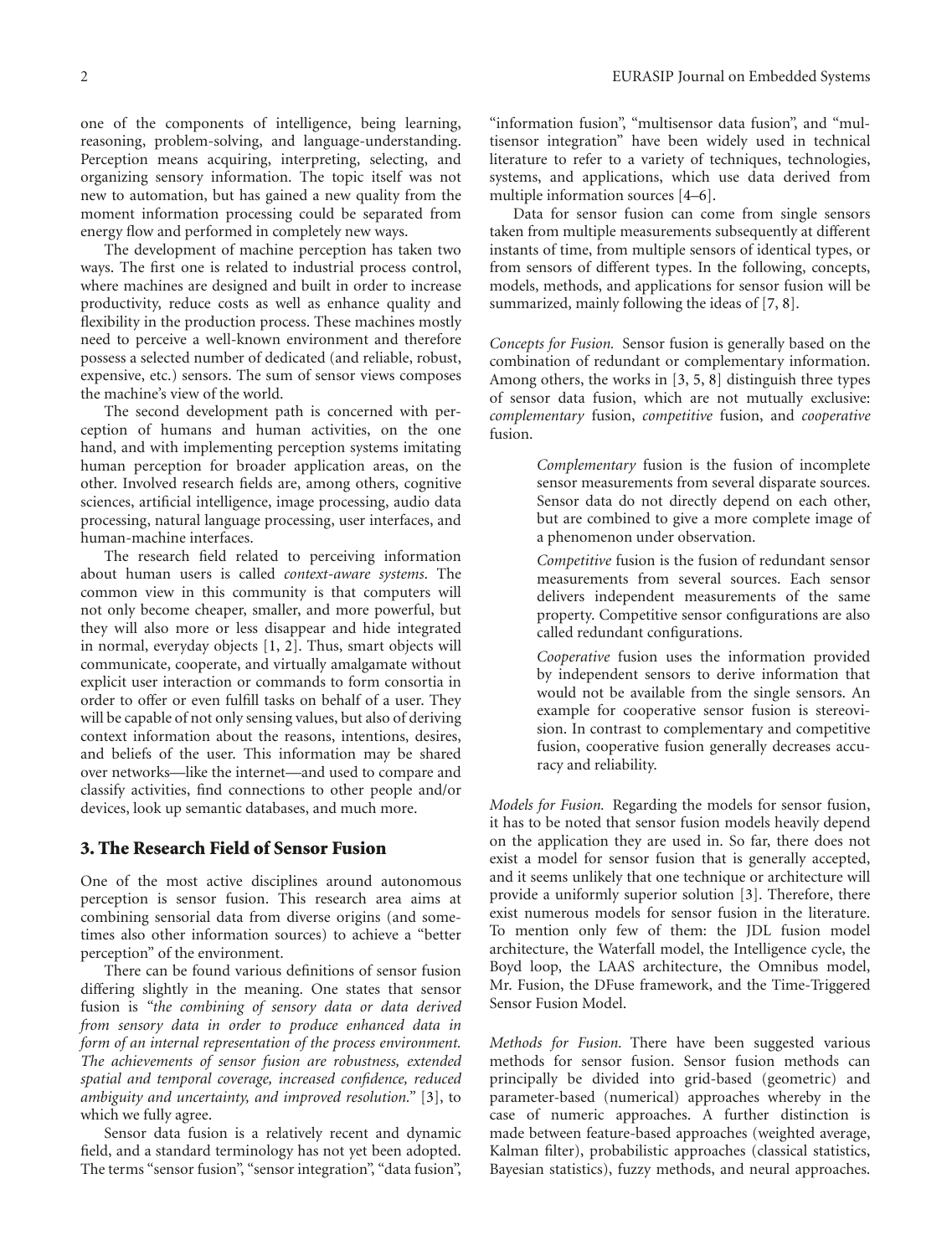In contrast, the work in [9] classifies fusion algorithms into estimation methods (weighted average, Kalman filter), classification methods (cluster analysis, unsupervised or self-organized learning algorithms), interference methods (Bayesian interference, Dempster-Shafter evidential reasoning), and artificial intelligence methods (neural networks, fuzzy logic). Similar to the models of sensor fusion, there is also no one sensor fusion method suitable for all applications. Hence, new hierarchical approaches are sought to combine the advantages of the basic mathematical ones.

*Application Areas.* Areas of applications of fusion are broad and range from measurement engineering and production engineering over robotics and navigation to medicine technology and military applications. Examples for applications can be found in [4, 8, 9].

*Biological Sensor Fusion.* It is well appreciated that sensor fusion in the perceptual system of the human brain is of far superior quality than sensor fusion achieved with existing mathematical methods [10, 11]. Therefore, it seems to be particularly useful to study biological principles of sensor fusion.

Such studies can, on the one hand, lead to better technical models for sensor fusion and, on the other hand, to a better understanding of how perception is performed in the brain. Sensor fusion based on models derived from biology is called *biological sensor fusion*. Approaches to biological sensor fusion made so far can be found in [12–18].

Although there have already been introduced a number of models for biological sensor fusion, yet success of research efforts incorporating lessons learned from biology into "smart algorithms" has been limited [10]. One reason therefore might be that the use of biological models in actual machines is often only metaphorical, using the biological architecture as a general guideline [19].

#### **4. Agent Architectures**

The development in AI as briefly sketched in Section 2 can be summarized to have taken four main scientific directions, the so-called symbolic, statistical, emotional, and behaviorbased AI [20]. In symbolic AI sensor inputs are abstracted to "symbols" and then processed. Symbolic AI's major concern is knowledge representation and the modeling of search algorithms for identifying situations. Statistic AI is used for applications where the problem space cannot be defined and in dynamic or unrestricted environments. The claim [21] that human decision-making is influenced by subjective evaluation based on emotion is taken into account by emotional AI, while behavior-based AI focuses on observable system world interaction.

The different theories overlap in practice. Based on these theories a number of control architectures and frameworks have been developed. They are applied for systems which must be able to accomplish tasks by harking back on predefined and learned knowledge.

The embodied approach to AI pioneered by Brooks and his subsumption architecture follows the paradigm that

mobile agents need to have a body as origin for decisions [22]. From a cognitive scientist's perspective, it contributes to the idea that intelligence can arise or emerge out of a large number of simple, loosely coupled parallel processes [23, 24].

With the above ideas in mind several cognitive architectures have been developed like SOAR [25], ACT-R [26], LIDA [27], CogAff [28], OpenCog Prime [29], and so forth.

## **5. Recognizing Scenarios with Statistical Methods**

The following four approaches to machine perception have been selected because they give a representative overview about the principles in advanced machine perception methods. All of them have a layered data processing architecture that allows hierarchical information processing. This is necessary for complex processes. (Additionally, there are approaches for formalizing the hierarchical representations in taxonomies or ontologies. Their introduction is not within the scope of this paper since we would like to give an introduction to the mechanisms of perception and not to focus on the organization of results.) For introductory purposes, they are not presented including parameter learning capabilities (except the Automatic Scenario Learning approach from this Section, which, however, is also not intended to change parameters after the initial structural training phase).

Scenario recognition tries to find sequences of particular behaviors and groups it in a way humans would according to similarities. Similarity in this case can be in time, in space, or via similar events. The range of scenarios is application dependent, such as "a person walking along a corridor", or "there happens a football match in a stadium". An additionally important aspect of scenarios is the possible time span between some of them belonging to the same operation (please note that the concept operation is something very abstract and time consuming, such as scenarios like "starting an operation", "waiting for something to happen", "do something", etc.). Moreover, related scenarios can be discontinued by others, which are not concerned with the mentioned operation. Therefore, a system which has the target of detecting human scenarios must be capable of dealing with a multitude of operations like those a human can perform.

Still, it is not within the scope of this work to deal with human operations. On the one hand, the computational effort would be far too large because of the huge number of possibilities. On the other hand, the presented approach is not intended to observe single persons in all aspects of their lives. Quite the opposite: the system will be installed in a (e.g., public) building and therefore sees only small time frames out of a particular person's life. The detected scenarios and operations refer more to the "life" of the building rather than that of people.

An approach to scenario recognition based on fully learned models is summarized below. This approach [30] can be used to learn common models for scenarios which can slightly vary in their generated sensor data. The approach is based on hidden Markov models (HMMs) [31]. The states of the model are interpreted as events of the scenario [32].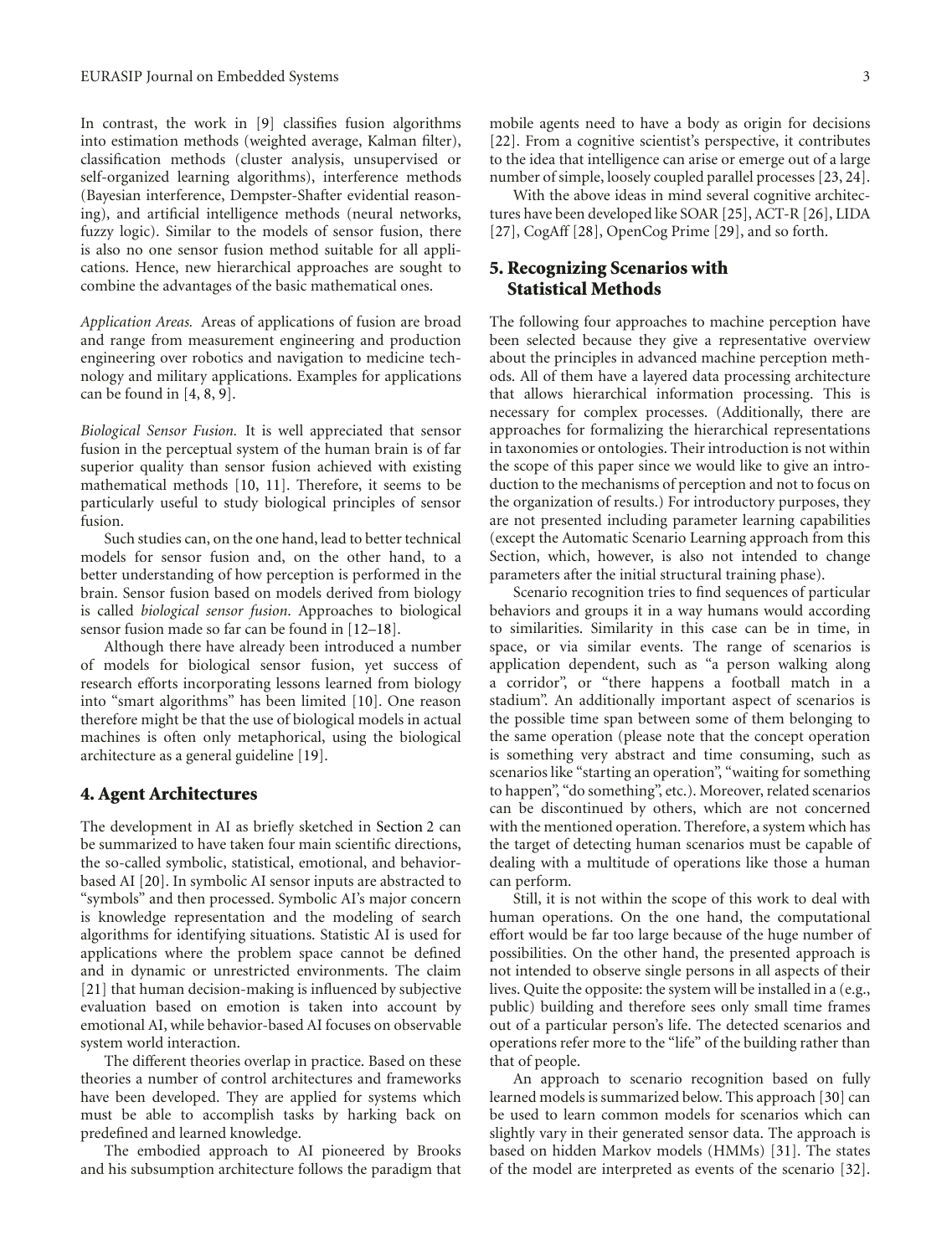The approach is mainly targeted for surveillance systems (e.g., Ambient Assisted Living [33]) to model trajectories of persons or to model routines within sensor environments. One application uses motion detector sensor data to learn about daily routines in the occupation of rooms.

A hidden Markov model consists of a transition matrix (it gives the probability of going from one particular state in the model at time  $t$  to another state at time  $t + 1$ . Usually, the transition matrix is time independent, which is no hard restriction, since implicit time dependency can be incorporated via self-transitions and parallel paths within the model), an emission or confusion matrix (which models the probability of outputting symbols from an alphabet or some value from a continuous distribution), and an initial state distribution vector. The latter gives the probabilities of being in all the states at the first point in time. In the presented approach it can be omitted with the introduction of an initial and a final state, which have to be passed by each scenario.

In the motion detector application the initial state represents 0:00 in the morning, while the final state represents midnight. In between these two there are different paths which represent one particular daily routine. That sensor sends a data packet with value 1 in case of detected motion. When the sensor permanently detects moving objects, it sends packets at a maximum speed of five seconds. After detecting no moving object for more than 1 minute, the sensor sends a packet with value 0. The system is not directly supported with the motion detector's sensor values, but with averaged sensor values. The 24 hours of a day are divided into 48 time slots, each 30 minutes long. In those time slots, the mean of the sensor values is computed and rounded. If no value is available during 30 minutes, the mean is set to 0 which is synonymic to "no motion". The chains of 48 values are then fed into the (empty) model and during a procedure of several merging steps the structure of the model is learned (see also [34]). Merging in combination with the averaging of the sensor values will produce HMMs with a manageable number of states. The number of states of HMMs is a compromise between generalization (low number of states, the model is applicable for a wide range of different scenarios, but not able to distinguish between particular ones) and specialization (rather high number of states, not every possible scenario is depicted in the model and quite similar scenarios can have different paths).

The following figures show the result of applying the algorithms to the motion detector data. In this model every path through the model represents a particular daily routine. But, moreover, some of the states themselves also represent particular—and by humans identifiable—parts of a daily routine. In this model (Figure 1), all paths but one go through state 1 and end in state 4. The only exception is the transition from initial to final state with state 14 in between, which represents the weekends (and has a transition probability of 28.6%, which is 2/7). Along with the figures of all other daily routines (only one is shown here), state 1 can be interpreted as the morning until the first motion is detected and state 4 represents the evening after everybody already left the office (i.e., no more motion is detected). Figure 2 shows a normal day in the "observed"



FIGURE 1: A path through the model. For a particular chain of sensor values, the Viterbi algorithm (see [34]) finds the most probable path. The path shown here together with its sensor values is shown in Figure 2.



Figure 2: A normal day in the office. The figure shows the Viterbi path through the model and the 48 averaged sensor values for that day. Vertical lines mark transitions between states.

office. One comment concerning the "sensor values". In this office the cleaning person comes every working day in the morning to empty the wastebasket. We can see that state 5 covers a short motion followed by a longer "break" with no motion, temporally located in the morning. This state thus represents the cleaning person. Finally, state 13 represents the period of constant activity during the day. In other paths (representations of other prototype days) like the one with most states or the one over state 7 the activity of the whole day is interrupted with pauses at particular times which can be interpreted, for example, as lunch breaks or external meetings.

For another level of abstraction, models of single days can be easily put together with their initial and final states to create a model for a longer period, for example, a week. For such purpose the transition probabilities from the initial state to particular days can be modified with respect to their position within the week. Hence, the first five models can omit the weekend part (and renormalize the rest), while the latter two could be modeled with only state 14 between initial and final connection state.

# **6. Processing and Symbolization of Ambient Sensor Data**

Some recent approaches for processing and interpreting sensor data are based on symbolic information processing, and generally, on multilevel data processing [35–37]. One model targeting the field of building automation for automatic surveillance systems was developed by the work in [38, 39]. In this application area, relevant information has to be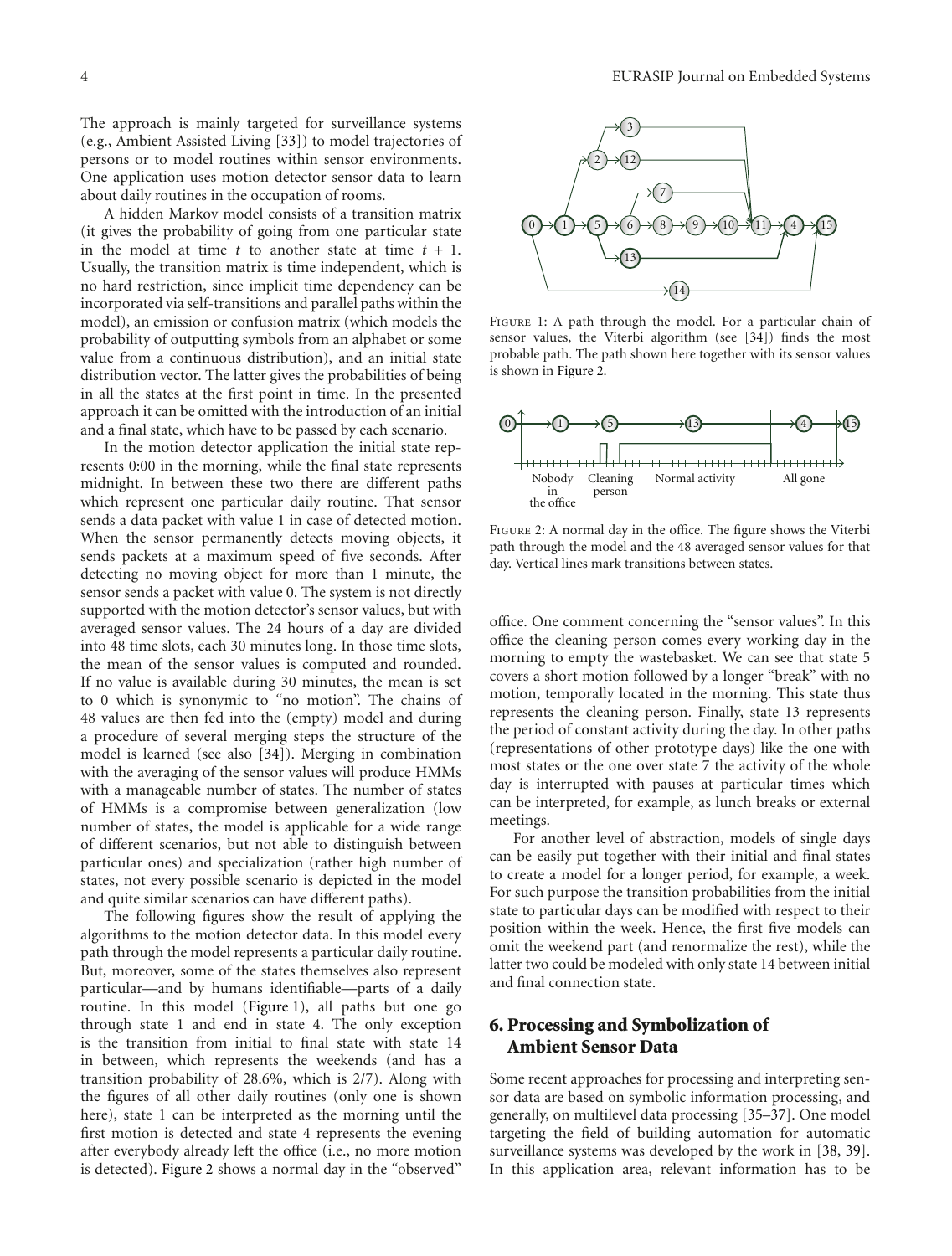

Figure 3: Example for symbolic processing of sensor data.

extracted from a huge amount of data coming from various sensor types. For this sensor data processing, a layered model was introduced. According to this model, sensor data is processed by a bottom-up information process in three layers in order to perceive different scenarios going on in a building. The layers are referred to as *microsymbol* layer, *snapshot symbol* layer, and *representation symbol* layer. A concrete example is presented in Figure 3, in which the scenario that a (e.g., elderly) person falls down will be detected. In these three layers, information is processed in terms of symbols, which are called *microsymbols*, *snapshot symbols*, and *representation symbols*. A symbol is seen as a representation of a collection of information. In the mentioned figure, the sensors themselves (not drawn) provide sensor data which is compared to template microsymbols. If it matches well, the microsymbols in the lower raw are activated. The microsymbols have defined connections and weights to snapshot symbols, who are activated, if enough microsymbols are active. Again, the representation symbol is activated in case enough number of the predefined connections to snapshot symbols are active. With this architecture an evaluation of the current situation for the purpose of scenario recognition can be implemented.

Symbols can be created, their properties can be updated, and they can be deleted. Their level of sophistication increases with each layer. The number of symbols is different at each layer. At the lowest layer, a large number of microsymbols occur. At the representation layer, only a few symbols exist, where each symbol represents a lot of information of a higher quality. The three types of symbols are defined as follows.

*Microsymbols.* Microsymbols are extracted from sensory input data. They form the basis of the symbol alphabet and bear the least amount of information. A microsymbol is created from a few single sensor inputs at a specific instant of time. Examples for microsymbols in the scenario of Figure 3 are motion (detected by motion sensors), footsteps (detected by tactile floor sensors), objects or a person (detected by video cameras), and so forth.

*Snapshot Symbols.* A group of microsymbols is combined to create a snapshot symbol. They represent how the system perceives the world at a given moment in time. Whenever the system perceives a situation or an object of interest, it creates

an according snapshot symbol. The information is provided either by the presence of microsymbols or the absence of specific microsymbols. Examples for snapshot symbols in the scenario of Figure 3 are a gait, a standing person, a falling person, a lying person, and so forth. When the symbol is activated it is determined by either if-then rules or fuzzy rules. The if-then rule used for activating, for example, the symbol gait looks as follows. In the other two layers, the same type of rules are applied.

> if (motion==true && footsteps==true && person==true) gait==true; end

*Representation Symbols.* The third level of symbolization is the representation of the world. Similar to snapshot symbols, representation symbols are used to represent what the system perceives. The fundamental difference is that representation symbols are created and updated by establishing associations between snapshot symbols. The representation level contains not only the information how the world is perceived at the current instant but also the history of this world representation. Compared to the lower levels of symbols, there exist only a few representation symbols, and these are seldom created or destroyed. Only their properties are updated regularly. Following the example mentioned above, on this level, it is detected that a person fell down and cannot get up any more by integrating the information coming from the snapshot symbols. It is important to note that the world representation does not hold the entirety of all sensory information available but just what is defined as relevant. If for instance a person walks around, the world representation does not present information at which exact positions the person has placed its feet. Rather than that, it presents just a position for this person, which may be more or less accurate.

The representation layer can be regarded as the interface to applications. Applications are required to monitor the world representation in order to obtain the information needed to fulfill their specific tasks. This approach relieves applications from handling large amounts of sensory information and provides a condensed and filtered composition of all this information in a highly reusable way. When an application is running, it searches the existing world representation for scenarios that the application knows (e.g., an elderly person has collapsed on the floor) [35]. The events that are required for the scenario to take place can be found on the representation level. Therefore, the application augments the representation by noting that it has found a scenario. It does so by creating a scenario symbol. This makes it possible to study the output of applications later. Additionally, an application can create higher-level scenarios by linking together lower-level scenarios of other applications. That way, the hierarchy can be even further extended by having lower-level applications looking for simple scenarios and higher-level applications using these scenarios to find more complex scenarios.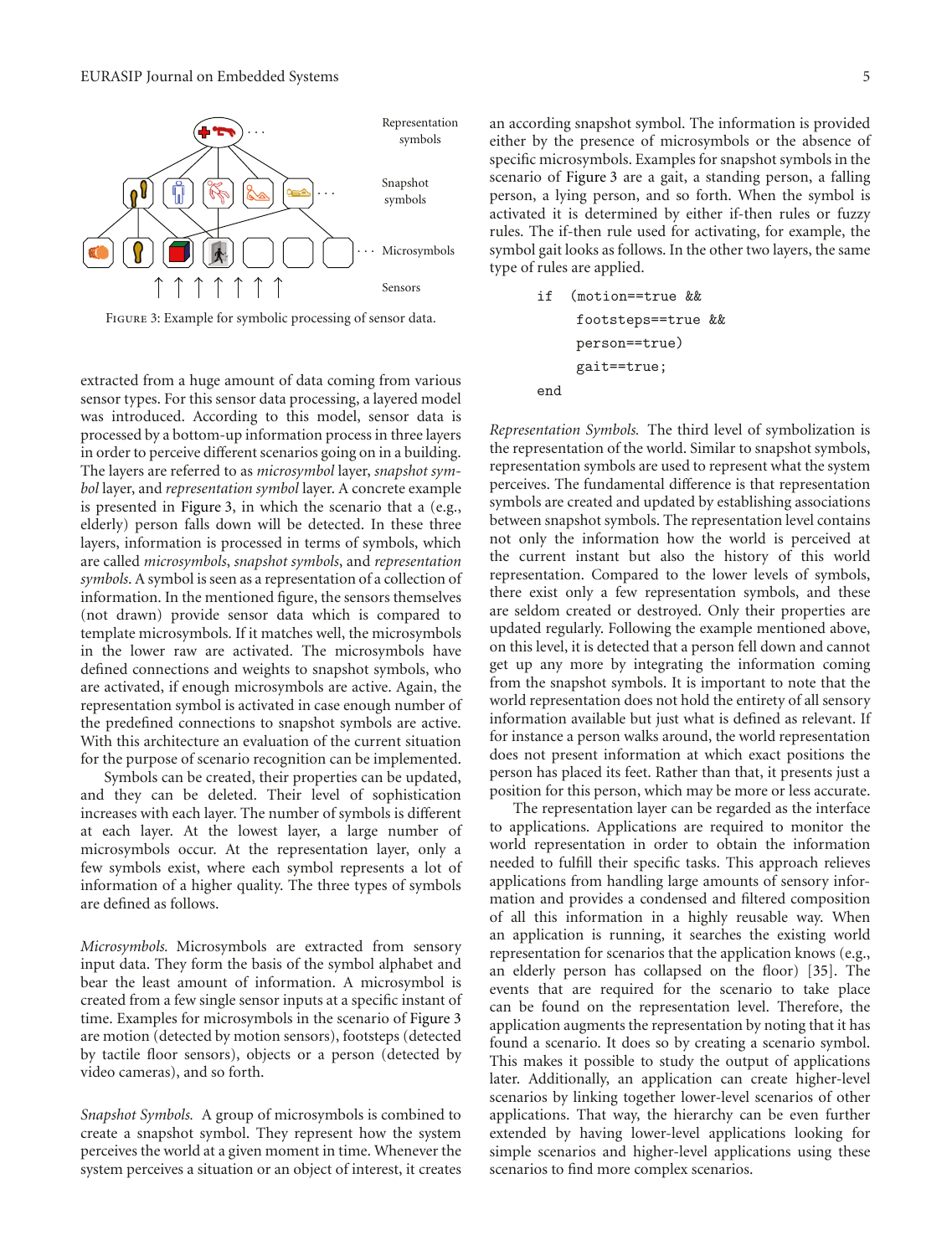## **7. Perception in Factory Automation**

There are many applications in which perception can be a key success factor in factory automation. Traditionally, automated machines have carried out quite simple tasks in factories. At most, devices doing simple tasks work together and, after a proper coordination, may execute more difficult enterprises. Still, as already mentioned, perception enables them to go beyond that turn point and start fulfilling more complex activities.

In this way, here we present a Bayesian-network-based model that allows error detection and prediction in highprecision foundries. Basically, information queries are processed by a trained Bayesian network, which issues its prediction on whether the piece to be casted is going to be valid or not. That is, as seen in Figure 3, the sensor values are gathered into the microsymbol layer and the Bayesian network, based upon that representation, produces an snapshot symbol layer (error or not) that may be used in the upper layer, the representation symbol one, to *call* a reaction. By analyzing more representation symbols, a surveillance application might deduce, for instance, that a quality control is needed (in case more errors are detected or predicted), try to infer their cause, update the production plan (to reschedule pieces that will not be produced), and so on. Later on, we will give an example of such an application running on top of the representation layer.

Nowadays, the only used methodology to guarantee a failure-free casting production (up to a given probability) consists in performing random quality controls (which is a common practice in many other industries). Such controls proceed in the following manner: moulds considered to be representative of a certain production time are extracted and examined with ultrasounds to detect microshrinkages (which is the error targeted by this application). In case it is failure-free, the whole lot is labeled as correct and dispatched. Yet, if a microshrinkage is found, then the failure procedure starts. The first step is the assessment of the damage, depending on the number of the pieces involved, the position of the defect, its size, and so on, a microshrinkage can be acceptable (i.e., the flaw is minor) and, therefore, the piece must not be discarded. Otherwise, the responsible person decides whether analyze the whole lot or discard it.

Against this background, the alternative presented here combines the power of Bayesian networks with the perception architecture described in Figure 3. Bayesian networks [40] are probabilistic models that are very helpful when facing problems that require predicting the outcome of a system consisting of a high number of interrelated variables. After a training period, the Bayesian network *learns* the behavior of the system and, thereafter it is able to foresee its outcome.

This Bayesian network was fed with real data of the foundry and the training consisted in the simulation of manufacturing situations whose output had been registered beforehand. After the Bayesian network was tuned up properly, it was applied to predict the outcome of several normal production lots that were also double checked by ultrasound techniques afterwards (see [41, 42] for more

accurate description of the training process followed, experiments done, and results obtained).

In a first version presented in [41], the Bayesian network concentrated on distinguishing pieces containing microshrinkages. Therefore, there was only one symbol at the snapshot layer. A second version (reported in [42]), extended the number of symbols at that layer to define risk models, which increased the accuracy of the predictions. This time, the Bayesian network was able to distinguish between valid and not valid microshrinkages. The risk levels modeled the sensitivity of the system and, in this way, helped better classify the outcome of each production situation (i.e., whether a microshrinkage will appear and whether it will be valid or invalid).

The definition of these risk levels was performed as follows: the Bayesian network used the analysis on the first lot of the production series to infer the behavior of the rest. According to this result, the risk of every lot was classified into "Risk 0" (no microshrinkages foreseen), "Risk 1" (less than 5 *valid* microshrinkages expected), "Risk 2" (more than 5 *valid* microshrinkages predicted), and "Risk 3" (*invalid* microshrinkages foreseen). Thus, the prediction was more accurate and gave more detailed information.

Still, the real power lies on the use of the information, not on the information itself. Having the Bayesian network issuing predictions on castings' validity, that would not be enough without giving those forecasts a proper use. In this way, the Bayesian network predictor architecture was fitted with an additional application (the so-called *Sensitivity Module*, (SM) [41]), operating on top of the representation symbol layer.

The SM studied the different values that each variable (i.e., microsymbols) adopted in order to trace the influence of such values in the apparition of the different microshrinkage risks (i.e., snapshot symbol). Note that a variable may represent for instance using one or another product in a certain phase of the process, applying one certain methodology or not, and so on. In this way, if a variable showed the type of cleaning method used and there were 3 choices, the sensitivity module was able to determine which one was the most convenient in terms of preventing the apparition of microshrinkages. That is, the SM evaluated the results obtained by the Bayesian network and calculated the causal relationship between each type of cleaning method (i.e., value of the variable cleaning method) and the probability that a certain microshrinkage risk appeared. Hence, the SM was able to recommend using only the one that presented the smallest probability, that is, prevent a certain (not desired) scenario to appear.

#### **8. Bionics for Human-Like Machine Perception**

Machine perception deals with designing machines that can sense and interpret their environment. For restricted and well-known environments, they can be already achieved, quite promising results. However, the situation changes when shifting to the so-called real-world environments with a seemingly infinite number of possible occurring objects, events, and situations. The problems that scientists are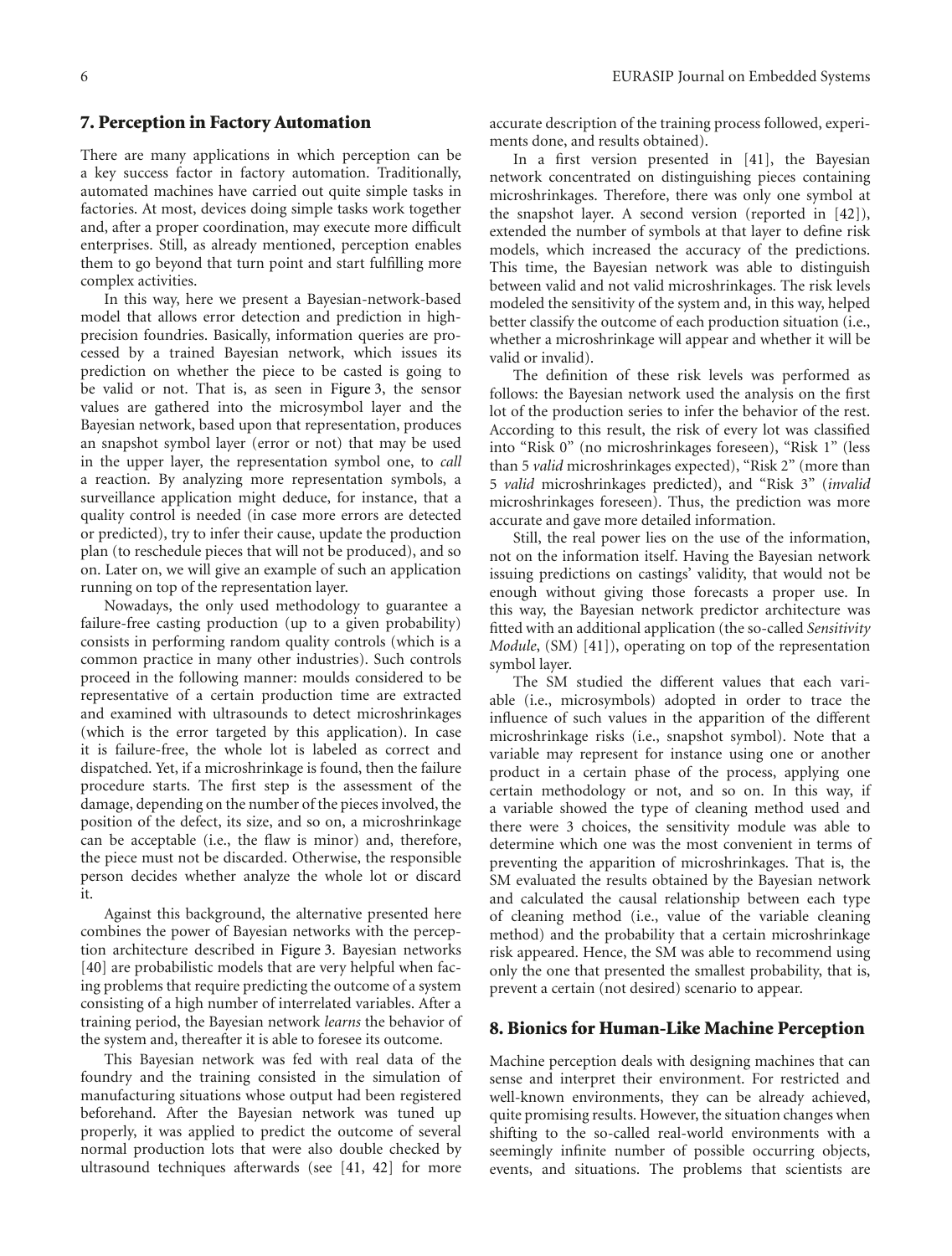currently confronted with here show that this research area is still in its infancy [43]. In contrast, it is well accepted that humans are equipped with a preceptory system that enables them to apprehend their environment within reasonable time and accuracy [10]. This inspired several research groups to use biology as archetype for perceptual model development [44]. Success of most existing approaches, however, has been limited so far. One reason might be that in many cases, engineers just "grab" some fancy sounding terms and concepts from biology for model development without considering the overall functioning of the biological system taken as archetype [17]. In contrast to this, one quite promising approach to human-like machine perception, which actually sticks to neuroscientific and neuropsychological research findings about the structural organization and function of the perceptual system of the human brain, was made by the work in [45]. The basic idea of this approach will briefly be sketched in the following.

Figure 4 gives an overview of the developed model. The blocks describe the different functional modules of the model and the arrows indicate the flow of information between them. The first step to make a machine perceive its environment is to equip it with sensors. For reasons of robustness, it is recommendable to use diverse and partly redundant sensors for this purpose. The challenge that next has to be faced is to merge and interpret the information coming from these diverse sources. To do so, the proposed model processes sensory information in a so-called *neurosymbolic network* and additionally applies concepts like *memory*, *knowledge*, and *focus of attention*. In the following, the basic function principle of the neurosymbolic network is described. For details of the other modules see [46].

The basic processing units of the neurosymbolic network are so-called *neurosymbols* (see Figure 5). Neurosymbolic networks are made up of a number of interconnected, hierarchically arranged neurosymbols. The inspiration for the utilization of neurosymbols came from the fact that humans think in terms of symbols (like e.g., objects, characters, figures, sounds, or colors), while the physiological foundation is the information processed by neurons. Neurons can be regarded as information processing units on a physiological basis and symbols as information processing units on a more abstract level. The important question was now if and how these two levels of abstraction are connected. Given the fact that neurons were found in the human brain which respond exclusively to certain perceptual images—symbolic information like for example, a face—it was concluded that there exists a connection between these levels.

This fact inspired the usage of neurosymbols. Neurosymbols represent perceptual images like, for example, a color, a line, a face, a person, a sound, or a voice and show a number of analogies to neurons. A neurosymbol has an activation grade and is activated if the perceptual image that it represents is perceived in the environment. To be activated and to activate other neurosymbols, it has a certain number of inputs and one output. Via the inputs, information about the activation of other neurosymbols or sensors is received. All incoming activations are summed up and normalized to the number of inputs *n*. If this sum



Figure 4: Model Overview.



Figure 5: Function principle of neurosymbols.

exceeds a certain threshold, the neurosymbol is activated. The information about its activation is transmitted via the output to other neurosymbols. Formula (1) define these facts in mathematical terms.

ActivationGrade = 
$$
\frac{1}{n} \sum_{i=1}^{n} \text{ActivationOfInput}_{i}
$$

\nif (ActivationGrade  $\geq$  ThresholdValue)

\nActivationOfOutput = 1

\nif (ActivationGrade  $\leq$  ThresholdValue)

\nActivationOfOutput = 0.

In order to perform complex perceptive tasks, a certain number of neurosymbols are connected to a so-called neurosymbolic network. The structural organization of this network is similar to the modular hierarchical organization of the perceptual system of the human brain as described by [24, 47, 48]. Information of different sensory modalities is first processed separately and in parallel and then merged in higher hierarchical levels. In a first processing step, simple so-called feature symbols are extracted from sensory raw data. Information processing in this level correlates with information processing performed in the primary cortex of the brain. In the next two steps, feature symbols are combined to subunimodal and unimodal symbols. These two levels correspond to the function of the secondary cortex of the brain. Afterwards, information of all sensory modalities is merged to a multimodal perception, which is in accordance with the function of the tertiary cortex of the human brain. For application examples of this model, see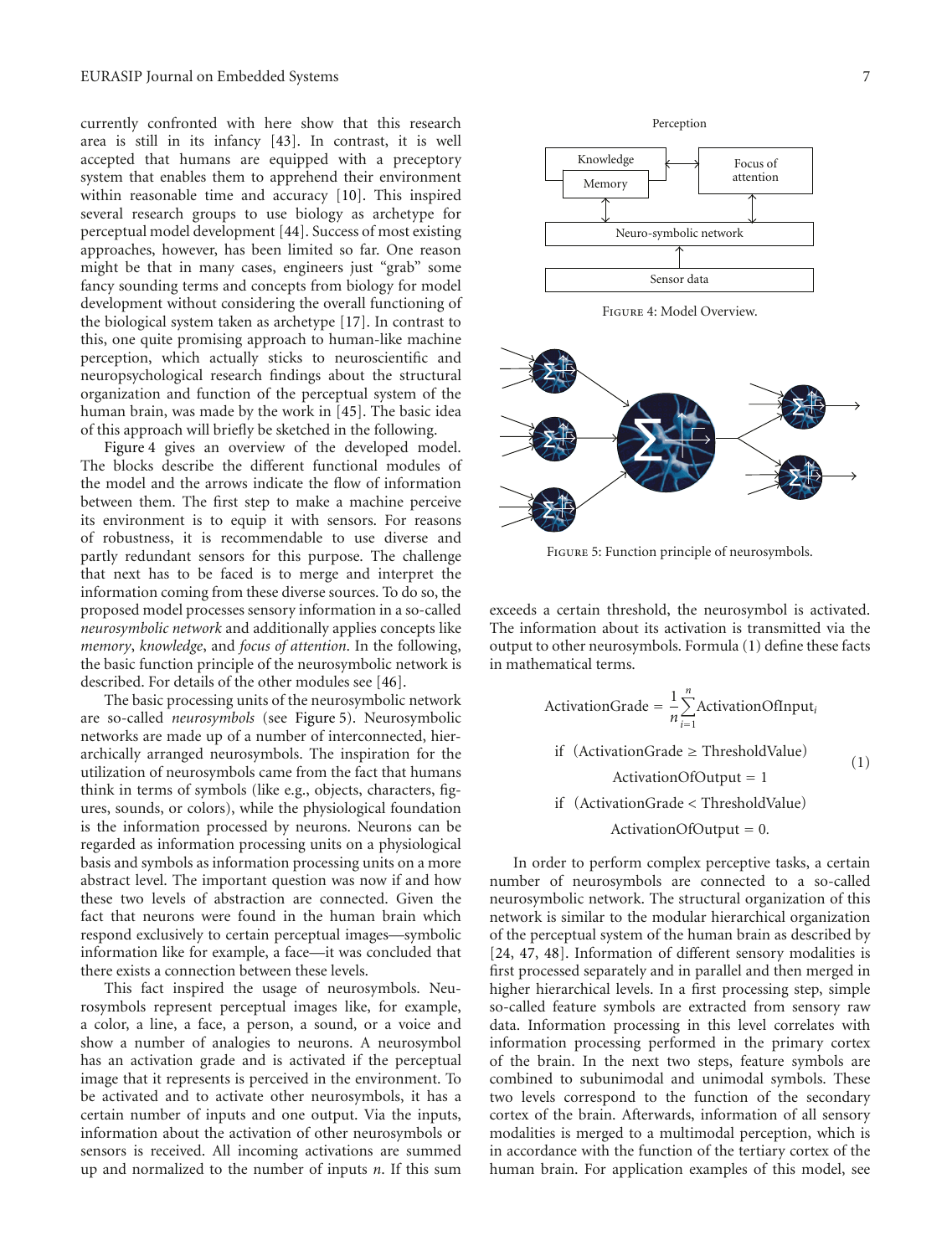[45]. In an application of the model, the meaning of the neurosymbols has to be predefined, whereas the weigths can be learned. This is done in a hierarchical way layer by layer, where first the forward connections from the lower to the higher layer are trained with the help of examples. After finalizing the forwards, the feedbacks to the lower layers are trained, again with examples. This procedure may generate slightly different weights compared to learning forward and backward connections at once but ensure stability and effectivity of the learning approach.

Within a neurosymbolic layer, information is processed in parallel, which allows high performance. Like in artificial neural networks, connections and correlations between neurosymbols can be acquired from examples in different learning phases. Despite some similarities, neurosymbolic networks show many differences to artificial neural networks. In both cases, weighted input information is summed up and compared with a threshold in the basic processing units. Both combine basic processing units to perform complex tasks and process information in parallel. However, unlike in neural networks, where information is represented in a distributed and generally not interpretable form via weights of connections, every single neurosymbol has a certain interpretable semantic meaning as each neurosymbol represents a certain perceptual image. In artificial neural networks, only the structure and function of a single nerve cell serves as biological archetype. In contrast to this, in neurosymbolic networks, also the structural organization of the perceptual system of the human brain is used as archetype of their architecture. Hence, neurosymbolic networks combine advantages of neural and symbolic systems. For a more detailed discussion of this topic, see [46].

#### **9. Conclusion and Outlook**

This paper has outlined four current approaches to overcome the problem of complexity in sensor systems. Future automation systems will perceive their environment with myriads of sensors (the so-called *smart dust*), having available a quality of perception that may reach or even exceed human perception. This situation implies some basic problems related to initialization, reliability, and sensor fusion. The presented approaches tackle the problem of sensor fusion from different perspectives. Hierarchical systems are introduced—as are used in the human brain—in order to reduce the complexity and amount of data layer by layer while on the other hand enriching the semantic meaning of data.

## **References**

- [1] R. R. Hainich, *The End of Hardware, A Novel Approach to Augmented Reality*, Booksurge, 2006.
- [2] F. Mattern, "Ubiquitous computing: schlaue altagsgegenstände—die vision von der informatisierung des alltags," in *Bulletin des SEV/VSE*, vol. 19, pp. 9–13, 2004.
- [3] W. Elmenreich, *Sensor Fusion in Time-Triggered Systems*, Ph.D. thesis, Vienna Univertiy of Technology, 2002.
- [4] J. Beyerer, F. Puente Leon, and K.-D. Sommer, Eds., *Informationfusion in der Mess- und Sensortechnik*, Universitatsverlag ¨ Karlsruhe, 2006.
- [5] J. van Dam, *Environment modelling for mobile robots: neural learning for sensor fusion*, Ph.D. thesis, University of Amsterdam, 1998.
- [6] P. Vadakkepat, P. Lim, L. C. De Silva, L. Jing, and L. L. Ling, "Multimodal approach to human-face detection and tracking," *IEEE Transactions on Industrial Electronics*, vol. 55, no. 3, pp. 1385–1393, 2008.
- [7] W. Elmenreich, "A review on system architectures for sensor fusion applications," in *Software Technologies for Embedded and Ubiquitous Systems*, pp. 547–559, Springer, Berlin, Germany, 2007.
- [8] H. Ruser and F. P. Leon, "Informationfusion—eineüebersicht," *Technisches Messen*, vol. 74, no. 3, pp. 93–102, 2007.
- [9] R. C. Luo, C. C. Yih, and K. L. Su, "Multisensor fusion and integration: approaches, applications, and future research directions," *IEEE Sensors Journal*, vol. 2, no. 2, pp. 107–119, 2002.
- [10] L. I. Perlovsky, B. Weijers, and C. W. Mutz, "Cognitive foundations for model-based sensor fusion," in *Proceedings of the International Society for Optical Engineering: Signal Processing, Sensor Fusion, and Target Recognition*, Proceedings of SPIE, pp. 494–501, April 2003.
- [11] R. Velik, R. Lang, D. Bruckner, and T. Deutsch, "Emulating the perceptual system of the brain for the purpose of sensor fusion," in *Proceedings of the Conference on Human System Interaction (HSI '08)*, pp. 657–662, May 2008.
- [12] M. C. Costello and E. D. Reichle, "LSDNet: a neural network for multisensory perception," in *Proceedings of the 6th International Conference on Cognitive Modeling*, p. 341, 2004.
- [13] J. Davis, "Biological sensor fusion inspires novel system design," in *Proceedings of the Joint Service Combat Identification Systems Conference*, 1997.
- [14] D. George and B. Jaros, *The HTM Learning Algorithms*, Numenta, 2007.
- [15] R. L. Harvey and K. G. Heinemann, "Biological vision models for sensor fusion," in *Proceedings of the 1st IEEE Conference on Control Applications*, pp. 392–397, 1992.
- [16] J. Hawkins and D. George, *Hierarchical Temporal Memory— Concepts, Theory, and Terminology*, Numenta, 2006.
- [17] P. Kammermeier, M. Buss, and G. Schmidt, "A systems theoretical model for human perception in multimodal presence systems," *IEEE/ASME Transactions on Mechatronics*, vol. 6, no. 3, pp. 234–244, 2001.
- [18] R. R. Murphy, "Biological and cognitive foundations of intelligent sensor fusion," *IEEE Transactions on Systems, Man, and Cybernetics Part A*, vol. 26, no. 1, pp. 42–51, 1996.
- [19] M. Kam, X. Zhu, and P. Kalata, "Sensor fusion for mobile robot navigation," *Proceedings of the IEEE*, vol. 85, no. 1, pp. 108–119, 1997.
- [20] S. J. Russell and P. Norvig, *Artificial Intelligence: A Modern Approach*, Pearson Education, 2003.
- [21] A. Damasio, *Descartes' Error: Emotion, Reason, and the Human Brain*, Penguin, 1994.
- [22] R. A. Brooks, "A robust layered control system for a mobile robot," *IEEE Journal of Robotics and Automation*, vol. 2, no. 1, pp. 14–23, 1986.
- [23] R. Pfeifer and C. Scheier, *Understanding Intelligence*, MIT Press, 1999.
- [24] M. Solms and O. Turnbull, *The Brain and the Inner World: An Introduction to the Neuroscience of Subjective Experience*, Karnac/Other Press, Cathy Miller Foreign Rights Agency, London, UK, 2002.
- [25] A. Newell, *Unified Theories of Cognition*, Harvard University Press, Cambridge, Mass, USA, 1994.